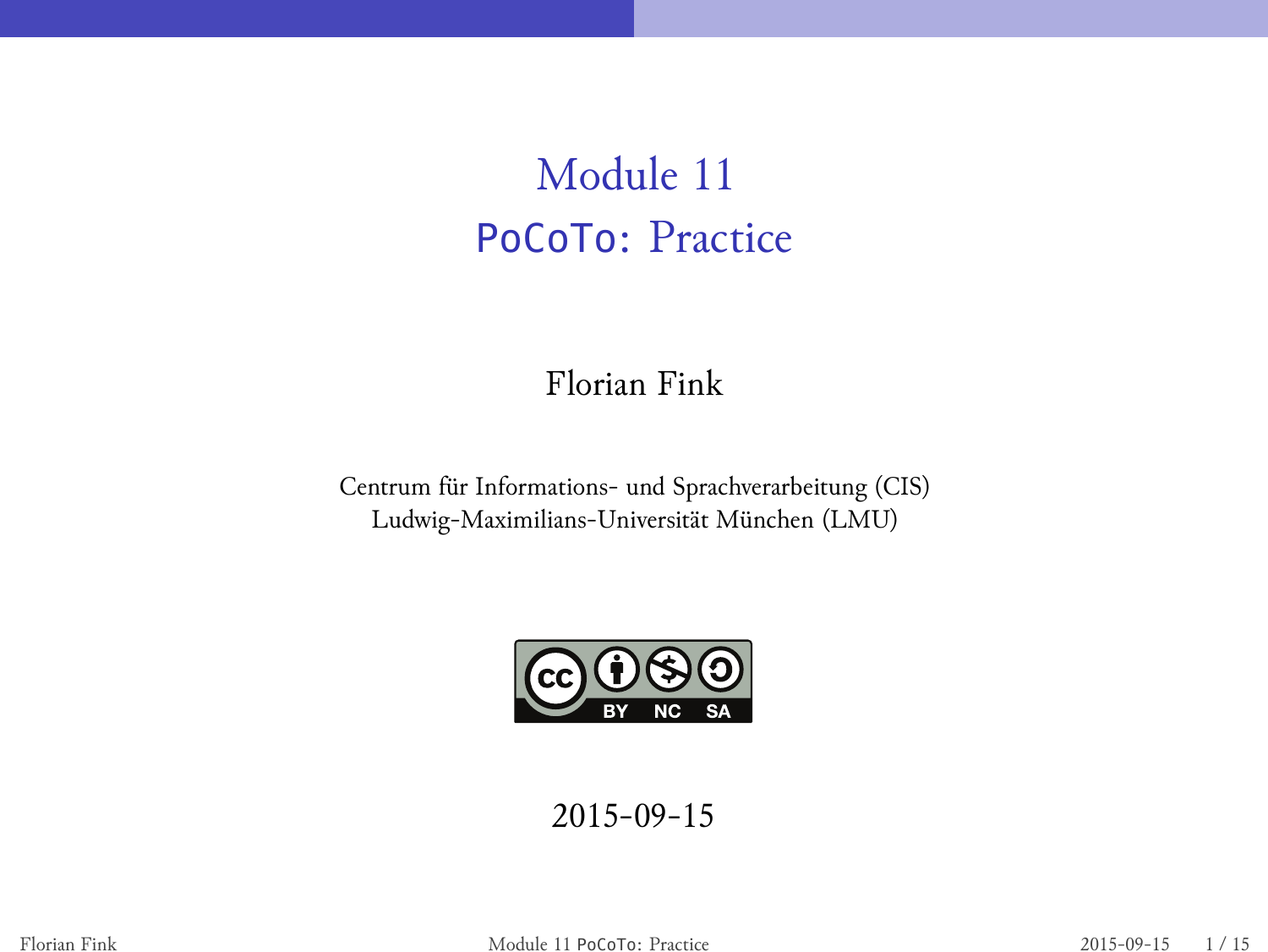**Preparations** 

# Preparations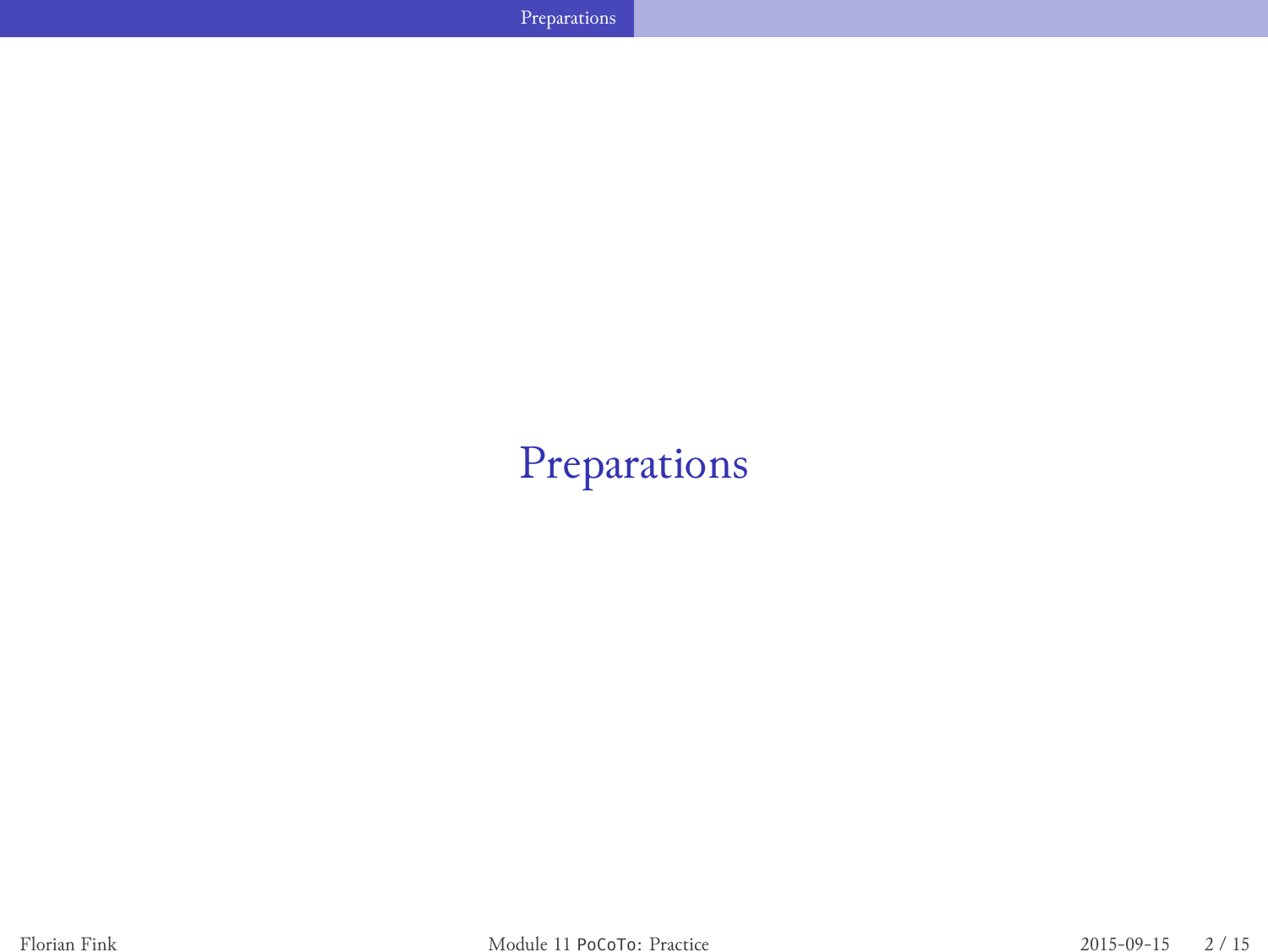### Preparations

# Downloading and installing PoCoTo

- download the binary distribution of PoCoTo: ocrcorrection.zip
- $\bullet$  this will download a zipped archive file ocrcorrection.zip.
- extract (unzip) this archive to a convenient place somewhere in your user directory
- $\bullet$  this will create a folder ocrcorrection
- in the folder ocrcorrection/bin, identify the appropriate executable for your operating system:
	- MS Windows: either ocrcorrection.exe or ocrcorrection64.exe
	- otherwise it is the file ocrcorrection
- $\bullet\,$  if you like, you can create a link to the executable of the correction tool on your desktop:
	- drag and drop the executable from your file explorer onto your desktop
	- use the operation link from here if asked what to do with the file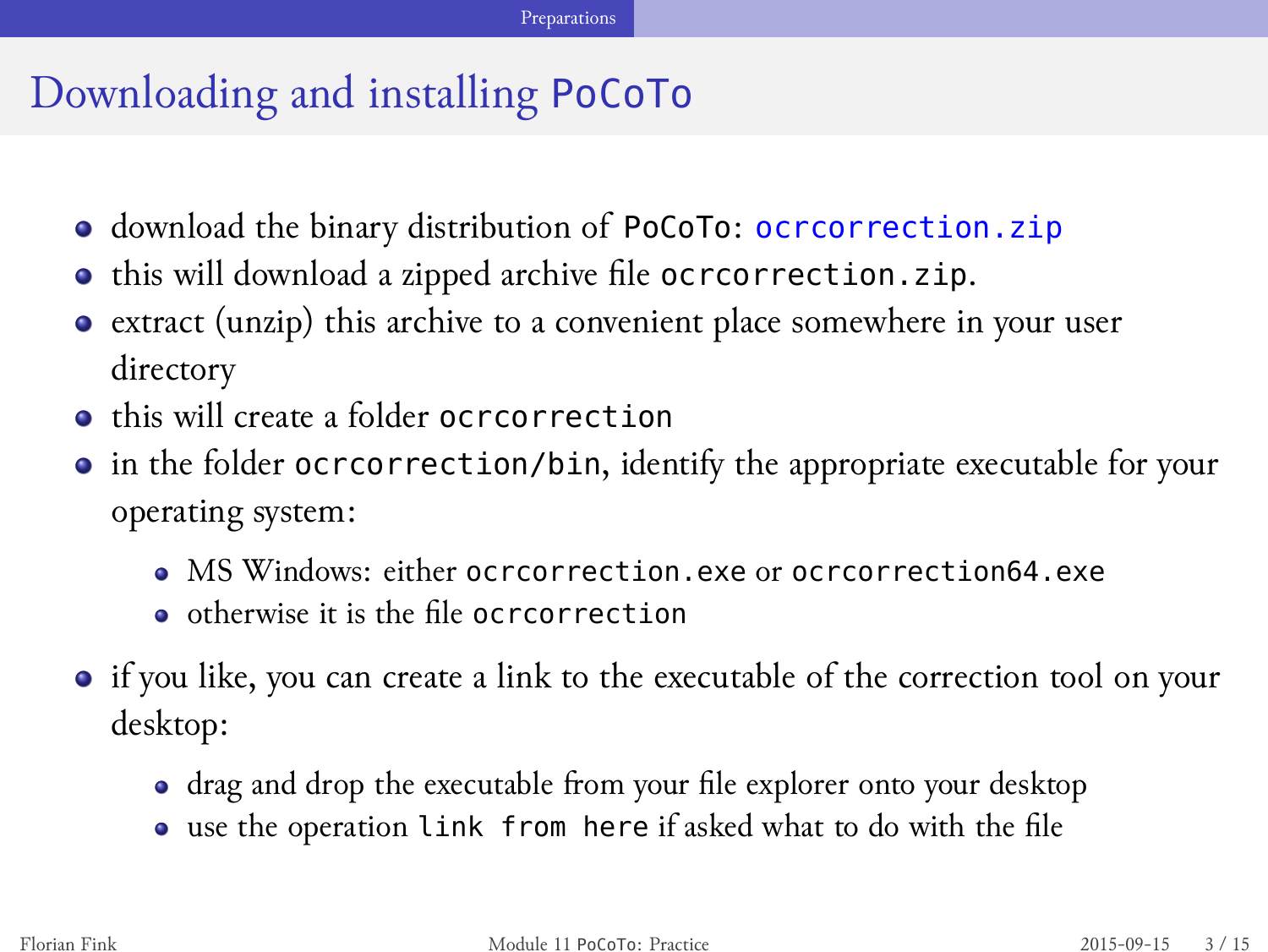## Preparations

Download the practice data

- download the following zip files: 1668-Hobbes-Leviathan.zip and 1841-DieGrenzboten.zip
- extract (unzip) the archives
- identify the contents of the archives:
	- $\bullet~$ abbyy-xml contains Abbyy XML formatted OCR output
	- tess-hocr contains Tesseract hOCR formatted OCR output
	- tif contains the image files
	- gt contains ground truth
	- abbyy-txt, tess-txt contain OCR output in pure text format (no annotations)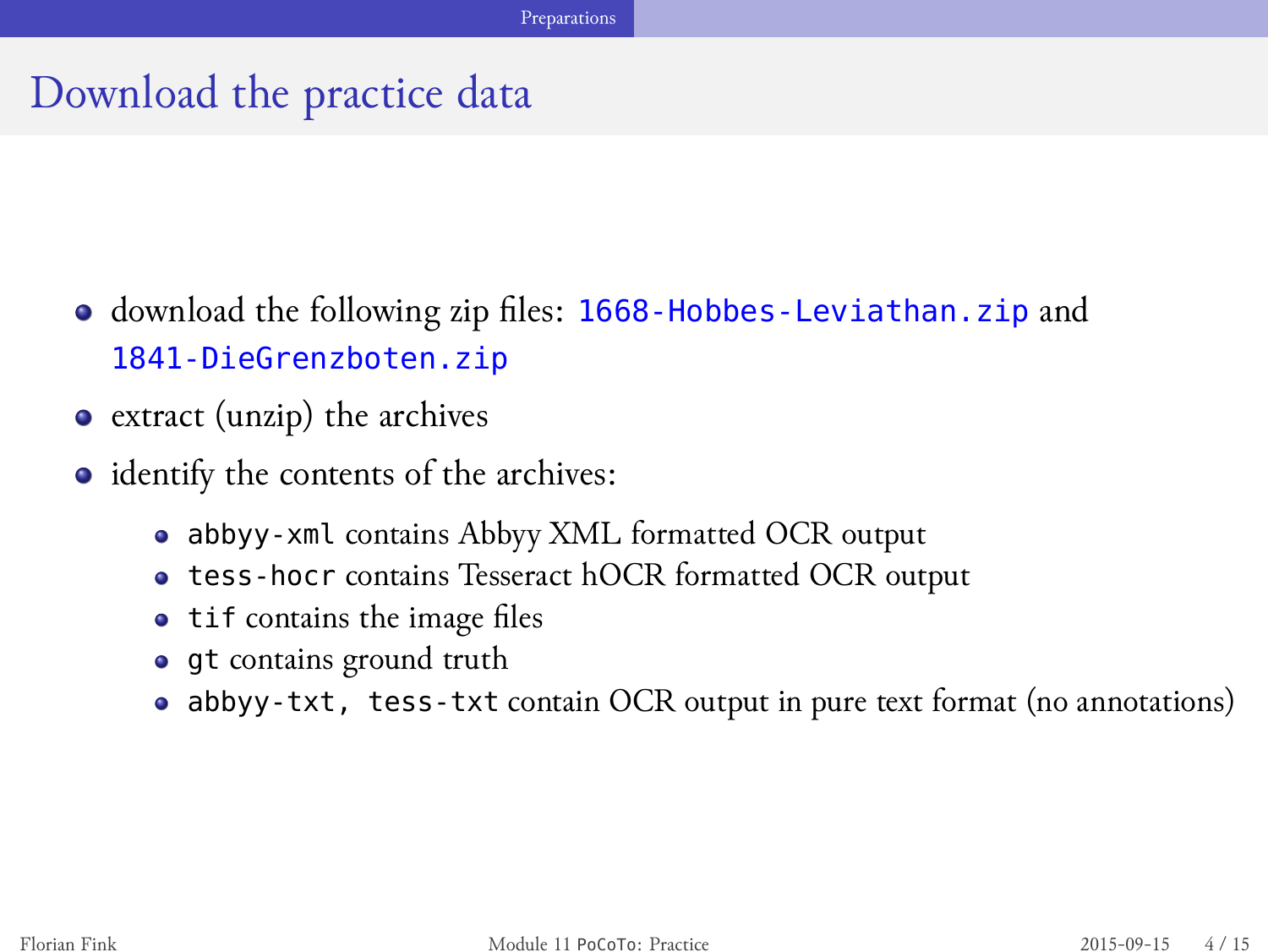# Starting PoCoTo

before you start the application, make sure that the Java Runtime Environment (jre) is installed on your system

Preparations

- to start the application, just double click on either the executable or on the link on your desktop
- PoCoTo's splash screen should open and after a while, PoCoTo's main GUI will be seen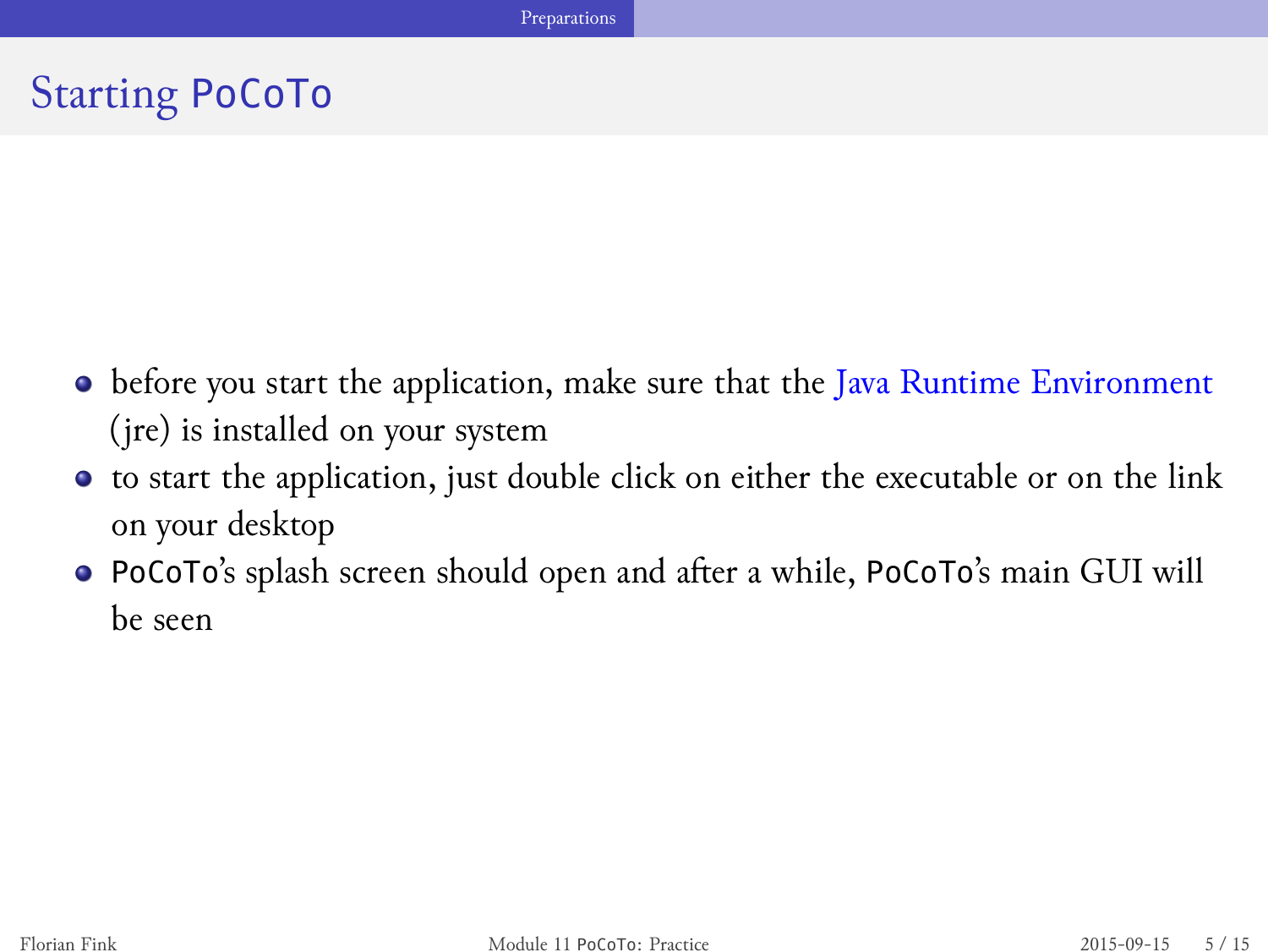Working with PoCoTo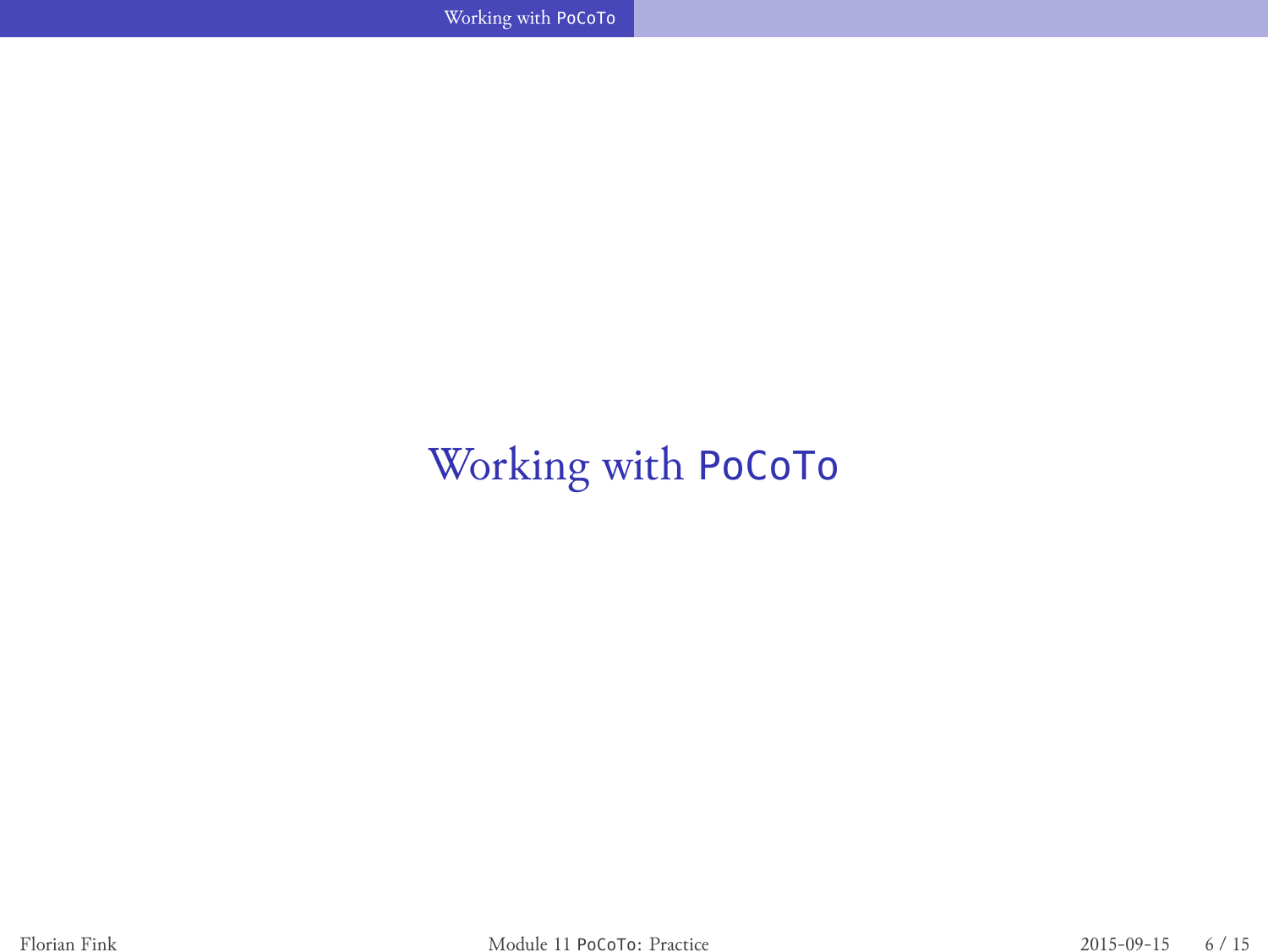# Creating a new project

- PoCoTo is described in detail in the manual which may be consulted for any questions
- First we will create a project using Abbyy XML data
- Click to file -> new project to open the project wizard
	- project name field: e.g. grenzboten-abbyy
	- project path: navigate to the directory of your XML data
	- note the 3 created files and look up their meaning in the manual
- Click next:
	- OCR Input: choose the directory containing the abbyy-xml files
	- Input type: in this case, ABBYY XML
	- Encoding: this should normally be set to UTF-8
- **·** Click next:
	- Img Dir: choose the directory containing the tif files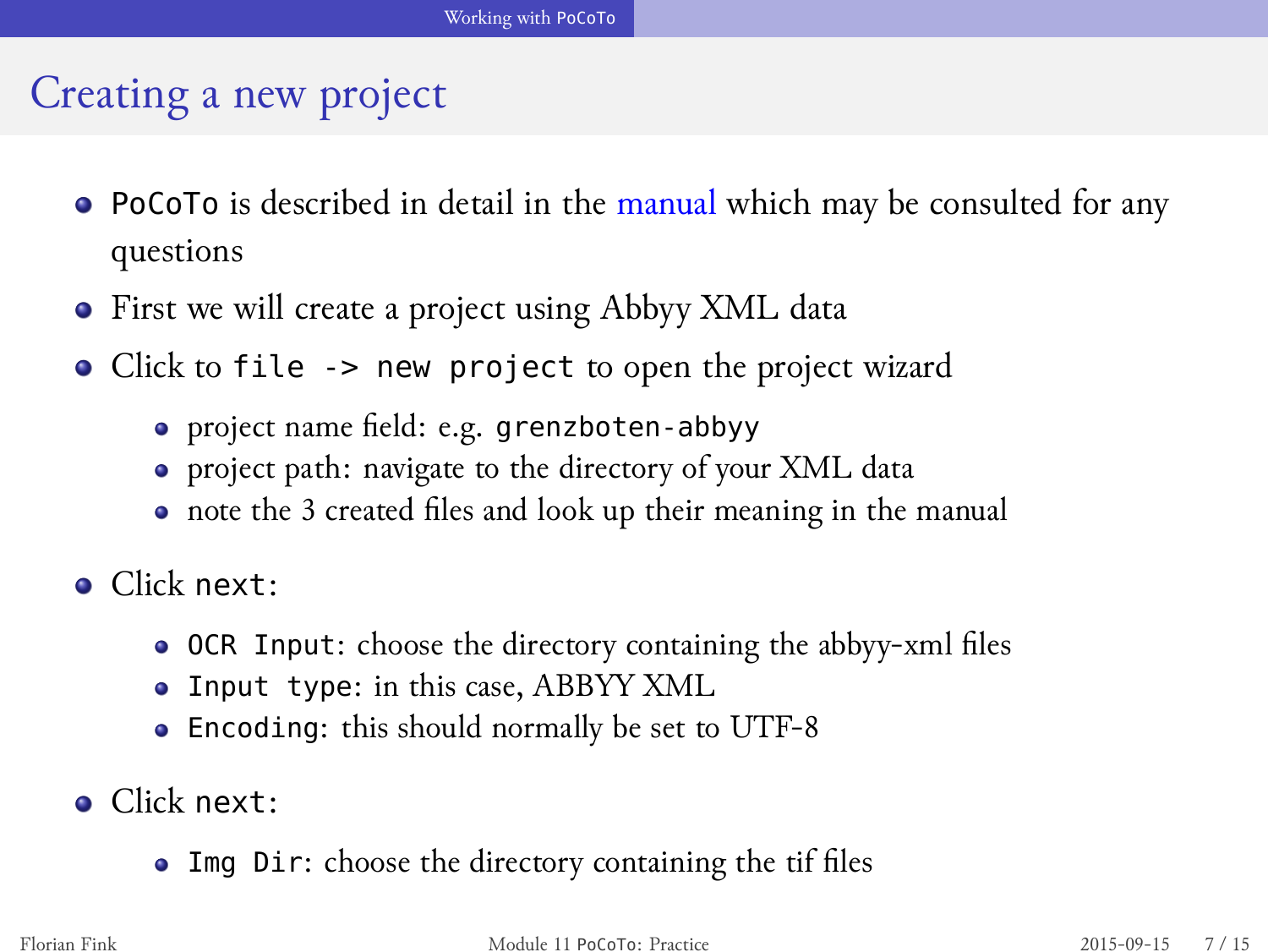Creating a new project (cont'd)

- Click finish
- now your directory structure should look like the image below!

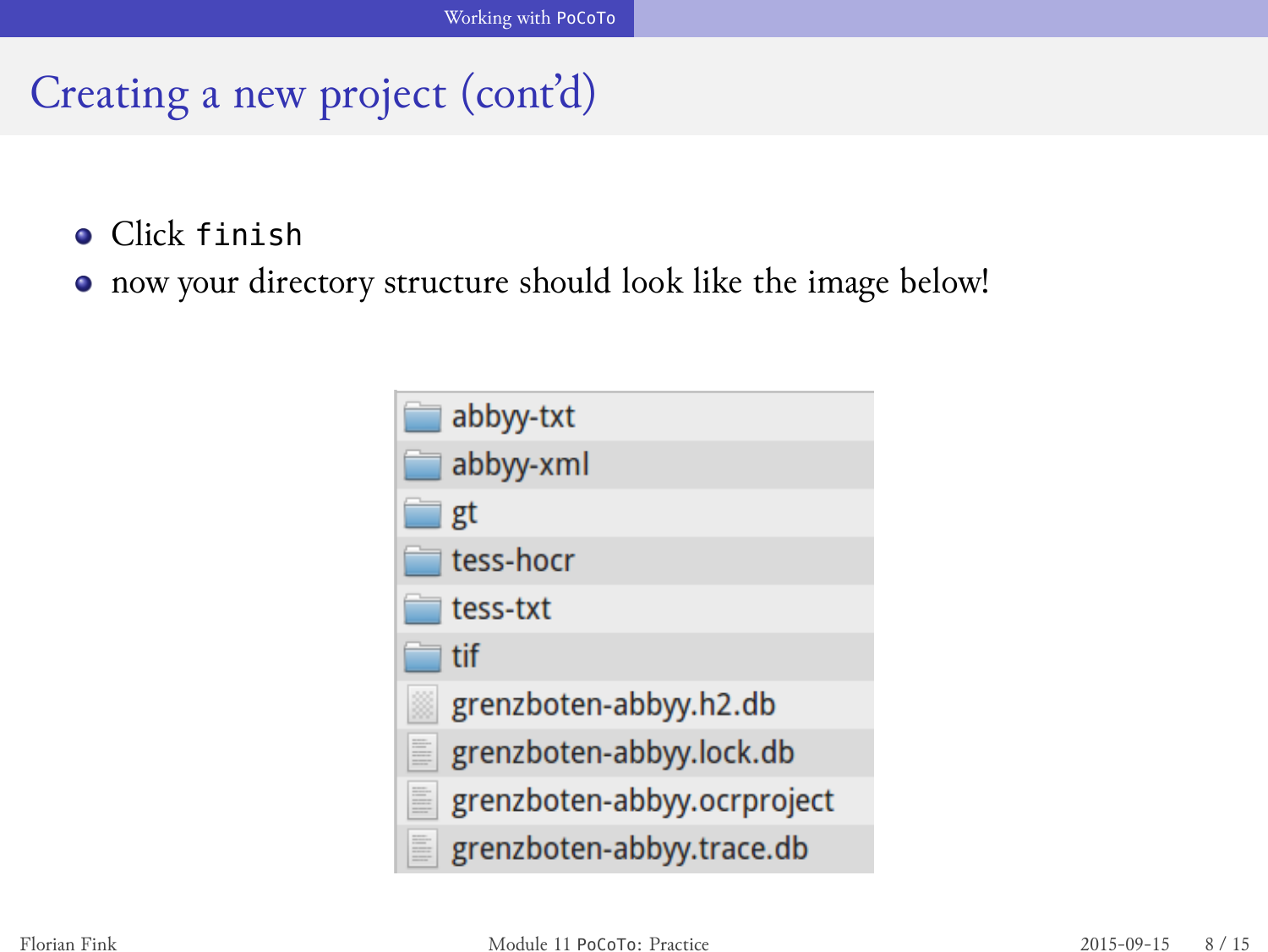Page navigation and error correction

- Try to find an OCR error on any page but the first.
- Try to correct the OCR error.
- What is the most common error in the project?
- How can you examine the most common errors?
- How can you fix all those errors at once?
- After you have fixed all these errors, how do you save your work?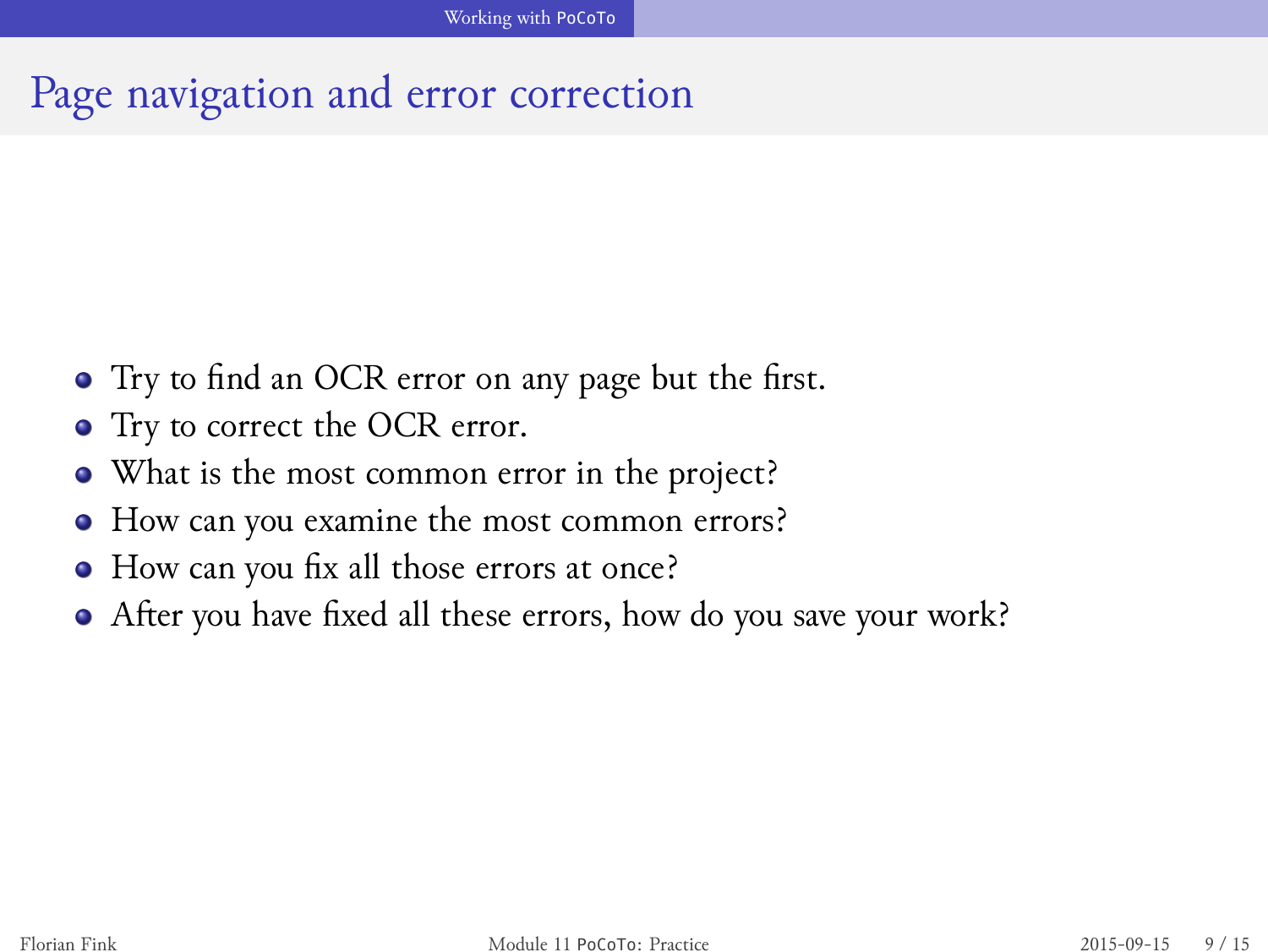Creating another project using hOCR data

- Let's create another project using the hOCR files.
- Which directory should you choose for OCR Input?
- What kind of Input type should you select?
- What directory should you choose for Img Dir?
- Your directory structure should look like the image.

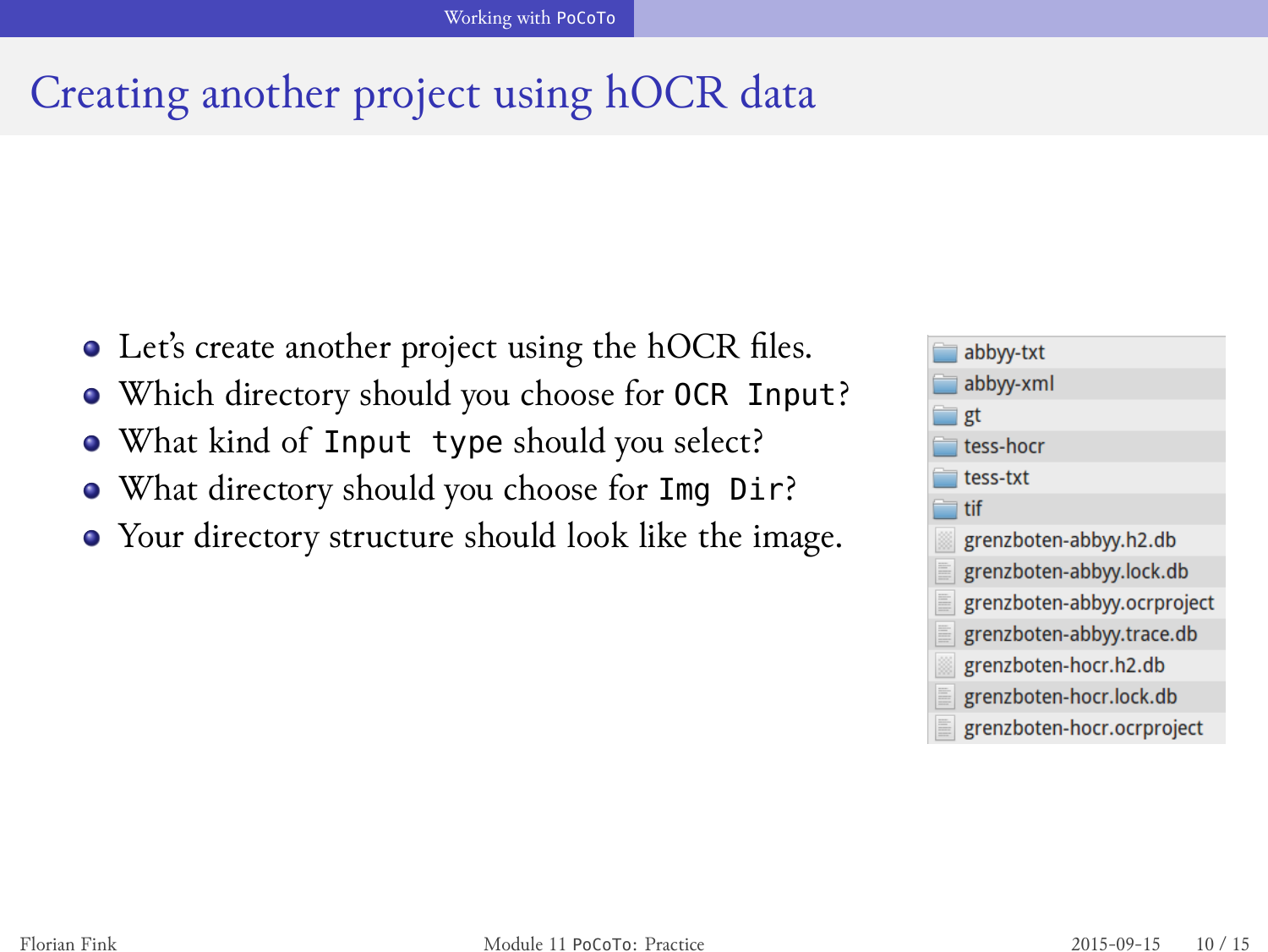Comparing two projects

- What is the striking difference between the Abbyy Project and the hOCR Project?
- Try to find an OCR error on any page but the first.
- Try to correct the OCR error.
- Ok, now lets switch back to the Abbyy Project:
	- goto file -> recent project
	- select the project name of your Abbyy project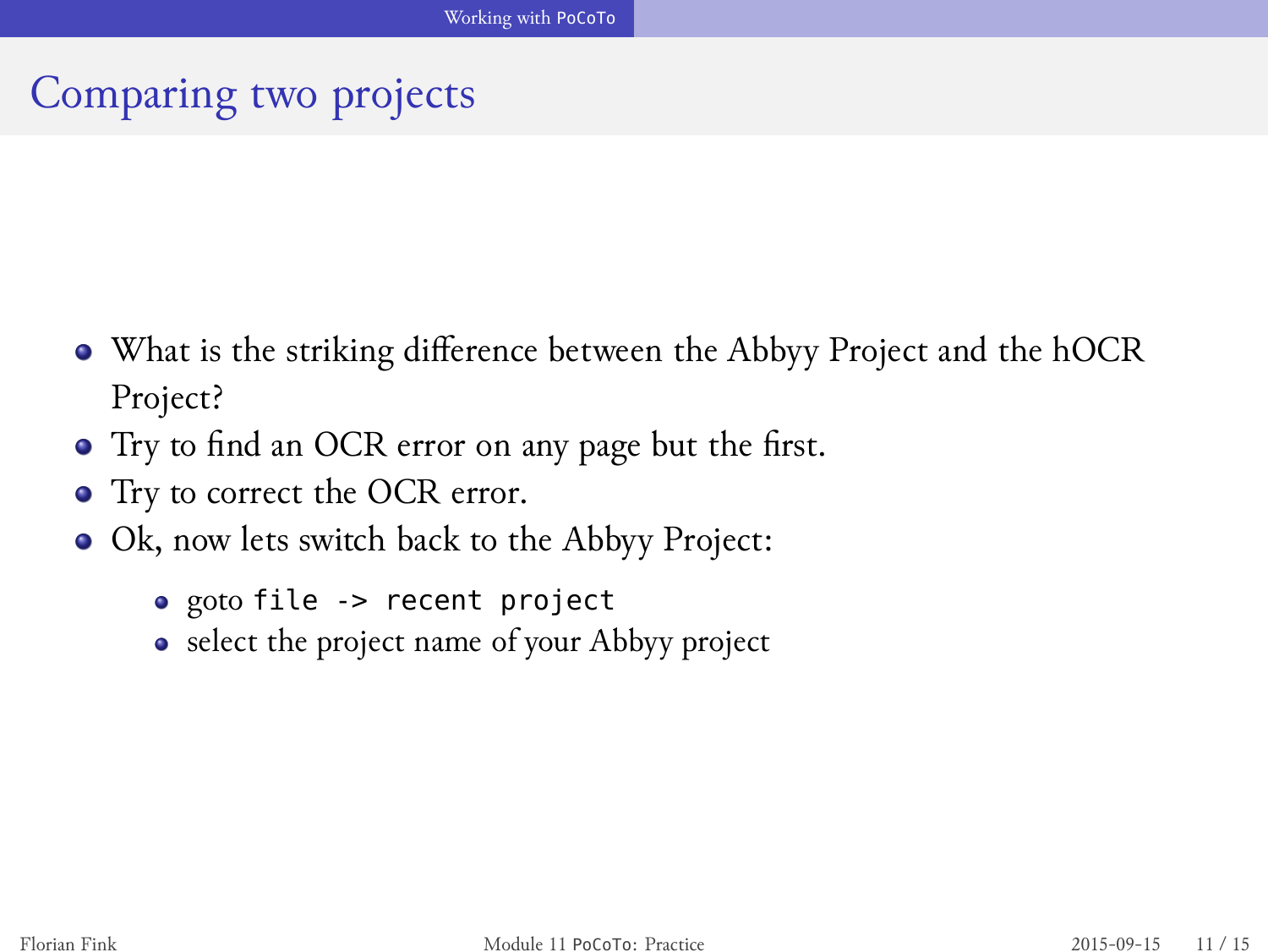Ordering a document profile

- Try to order a document profile for the document's language:
	- Click to profiler -> order document profile.
	- In the window that opens up select the language of your document.
	- Click Ok and start the profiling.
- After the profiler has finished, what is the most common *error pattern* (e.g., n -> u)
- How do you correct this error pattern?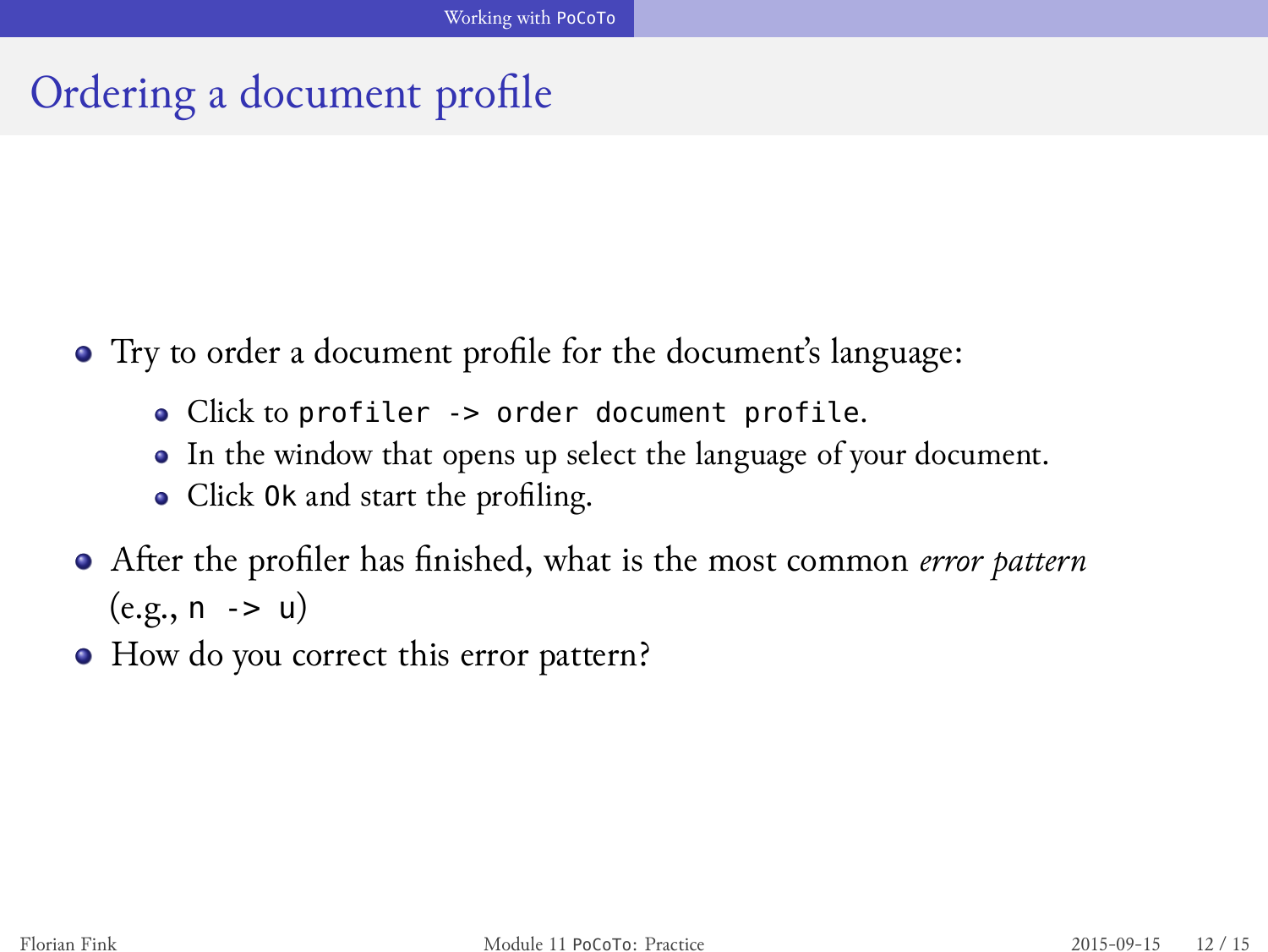# Measuring your correction effort

- let's compare the error rate of your pages before and after correction
- before correction (with provided text files):

```
for i in gt/*.gt.txt; do j='basename $i';
echo $j; ocrevalutf8 accuracy $i tess-txt/"${j/.gt.txt/.tess.txt}"
> tess-txt/"${j/.gt.txt/.acc}"; done
```
• build a summary report:

```
cd tess-txt
accsum *.acc > accum
more accsum
```
- now export your project (File -> Export -> as plain text, one file per page) to a new directory (e.g., tess-corr) and apply the same procedure as above
- how many errors have been fixed?
- exporting your project as text files *before* correction, you can get the baseline (this is already provided as separate OCR output)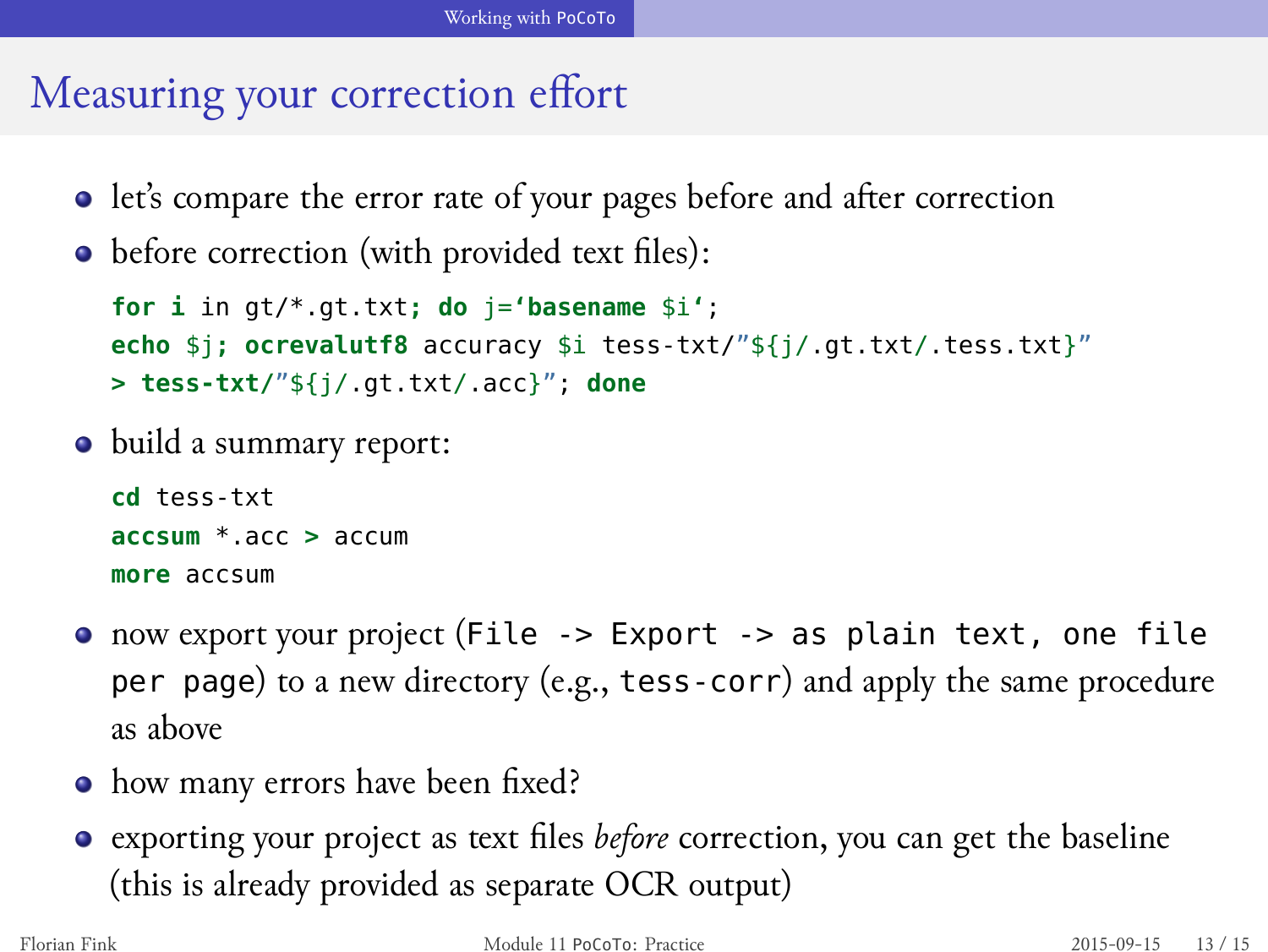# Books and sources

- for further experimentation, some book excerpts (ca. 100 pages each) can be found in the data directory of this workshop
	- preprocessed page images
	- ground truth (incomplete for Hobbes and Zonaras)
	- OCR output from ABBYY and Tesseract
- sources for the scans of complete volumes are given below
- many thanks to Kay Würzner (Grenzboten), Federico Boschetti (Zonaras) and Haide Friedrich-Salgado (Hobbes) for providing us with ground truth
- Goethe: Wahlverwandtschaften, vol. 1, 1809
	- **Text in Deutsches Textarchiv**
- Die Grenzboten, 1841
- Hobbes: Leviathan, Latin edition, 1668
- Zonaras: Epitome historiarum, 1870